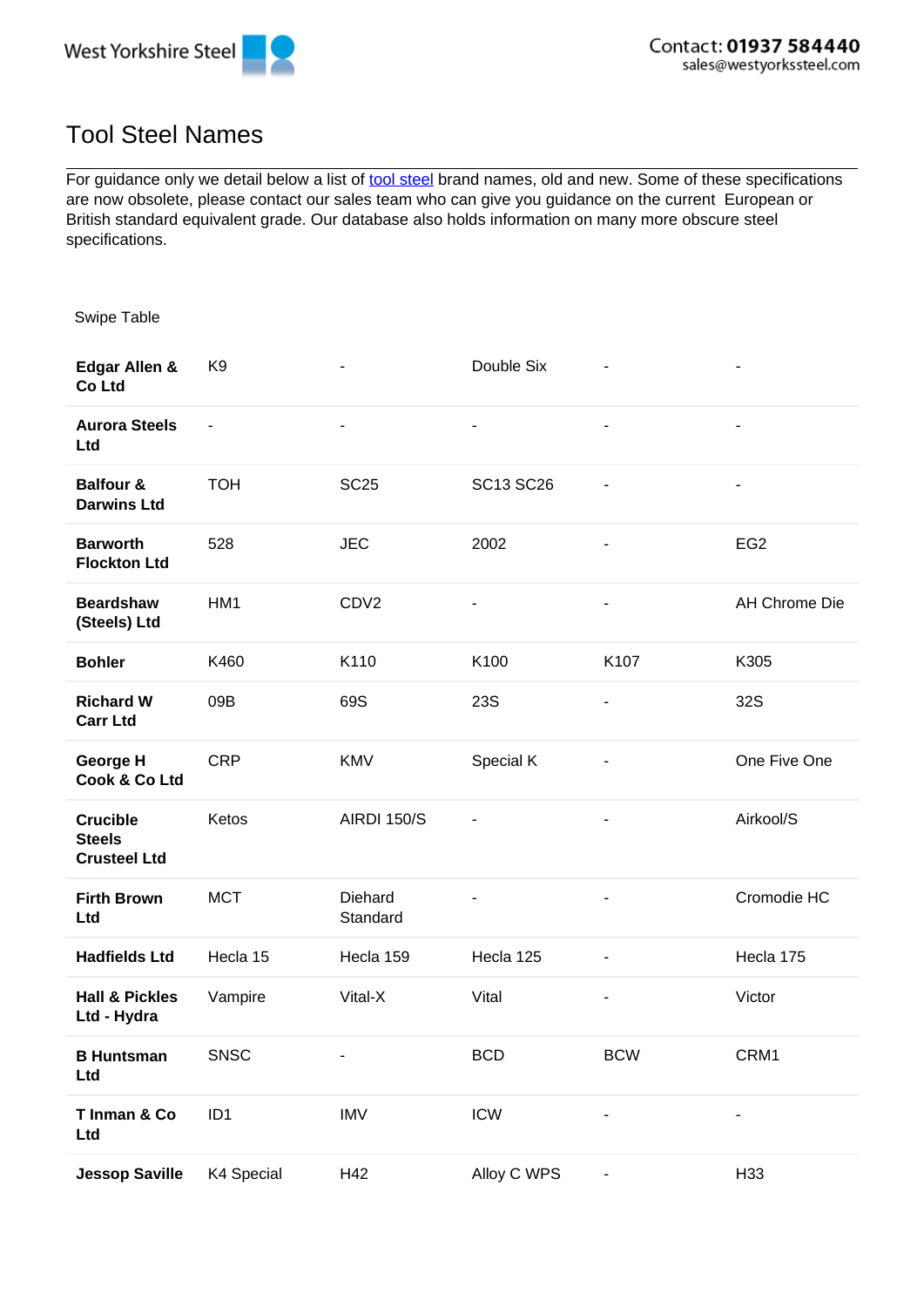| $\sim$ | ×<br>., |
|--------|---------|

| Jonas &<br><b>Colver (Novo)</b><br>Ltd                       | <b>TPM</b><br><b>SPM</b>      | <b>NRM</b>              | <b>NRW</b>           |                          | <b>DCM</b>     |
|--------------------------------------------------------------|-------------------------------|-------------------------|----------------------|--------------------------|----------------|
| <b>Macreadys Ltd</b>                                         | <b>NSOH</b>                   | Usaspead                | <b>HCHC</b>          | Nitroy 40B               | $\blacksquare$ |
| <b>Samuel</b><br>Osborn & Co<br>Ltd                          | GS Hand &<br>Heart            | <b>GN</b>               | IR.                  | <b>HSCO</b>              | <b>JA</b>      |
| F M Parkin Ltd                                               | <b>FMP 200</b>                | <b>FMP 336</b>          | <b>FMP 338</b>       | $\overline{\phantom{a}}$ | <b>FMP 379</b> |
| <b>Sanderson</b><br>Kayser /<br><b>Kayser Ellison</b><br>Ltd | <b>KE672</b><br>Pitho Newhall | <b>KEA180</b>           | <b>KE970</b>         |                          | <b>KEA162</b>  |
| <b>Schoeller</b><br><b>Bleckman</b><br>Steels (GB)<br>Ltd    | Noresco Favorit               | Noresco<br>Dominator VM | Noresco<br>Dominator | Noresco<br>Dominator Z   |                |
| <b>Walter Somers</b><br>Ltd                                  |                               | Somcold                 |                      |                          |                |
| H J Stone<br><b>Steel Co Ltd</b>                             | <b>SPCR</b><br><b>CSP</b>     | CS13M Extra             | Super<br>Chromium    | $\overline{\phantom{m}}$ |                |
| <b>Stora Steel Ltd</b>                                       | Stora 16                      | Stora 364               | Stora 62G            | Stora 62                 | Stora 65       |
| <b>Timken</b><br><b>Latrobe Steel</b><br>Co                  | Badger                        | Olympic                 | <b>GSN</b>           |                          | Select B       |
| <b>Thyssen Fine</b><br><b>Steels Ltd</b>                     | Thyrodur                      |                         |                      |                          |                |
| <b>Uddeholm Ltd</b>                                          | Arne                          | Sverker 21              |                      | Sverker 3                | Rigor          |
| <b>Wardlow Ltd</b>                                           | <b>WNS30</b>                  |                         | <b>WNS40</b>         |                          |                |
| Michael &<br><b>Joseph Wing</b><br>Ltd                       | <b>MJW OH</b>                 |                         | Dimonant<br>Hicrom   |                          |                |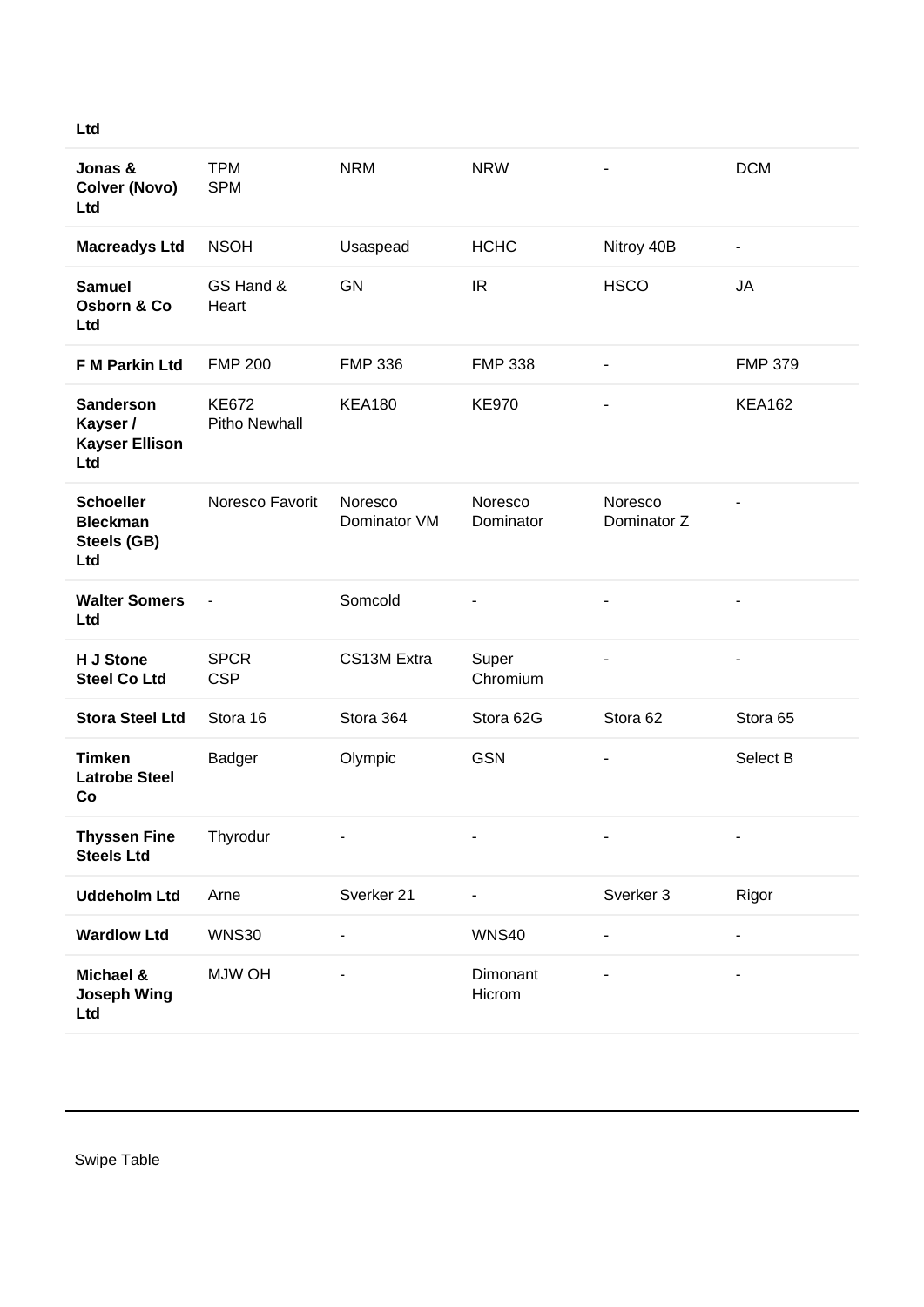| <b>Edgar Allen</b><br>& Co Ltd                          | $\blacksquare$           |                                | ٠                                    |                          | Stag Mo 562              | ٠                     |
|---------------------------------------------------------|--------------------------|--------------------------------|--------------------------------------|--------------------------|--------------------------|-----------------------|
| Aurora<br><b>Steels Ltd</b>                             |                          | $\overline{\phantom{a}}$       | RAB <sub>20</sub>                    | <b>RAB420</b>            |                          | RAB1                  |
| <b>Balfour &amp;</b><br><b>Darwins Ltd</b>              |                          | <b>ADIC</b>                    | ۰                                    |                          | Capital 562              | Durex<br>$(=T1$ type) |
| <b>Barworth</b><br><b>Flockton</b><br>Ltd               | ${\sf N}$                | VA <sub>6</sub>                | ÷                                    |                          | $\overline{\phantom{a}}$ | <b>TBC</b>            |
| <b>Beardshaw</b><br>(Steels) Ltd                        | <b>PCSK</b>              |                                | $\overline{\phantom{0}}$             | $\overline{\phantom{a}}$ | $\overline{\phantom{a}}$ | $\blacksquare$        |
| <b>Bohler</b>                                           | K455                     | W302                           | M200                                 | M310                     | S600                     | K600                  |
| <b>Richard W</b><br><b>Carr Ltd</b>                     | <b>BCC</b>               | 53S                            | ۰                                    | P1008                    | $\blacksquare$           | P552<br>P576          |
| George H<br>Cook & Co<br>Ltd                            | Pneumo                   | <b>ALZ</b>                     | ۰                                    | ٠                        | 6542                     | <b>Benum Plus</b>     |
| <b>Crucible</b><br><b>Steels</b><br><b>Crusteel Ltd</b> |                          | NU-DIE<br><b>XTRA</b><br>CSM13 | CSM <sub>2</sub><br>CSM <sub>3</sub> | <b>CSM420</b>            | Rex M2                   |                       |
| <b>Firth Brown</b>                                      | <b>CCW</b>               | Cromodie                       |                                      | ٠                        | Molycut 562              |                       |
| Ltd                                                     |                          |                                |                                      |                          |                          |                       |
| <b>Hadfields</b><br>Ltd                                 |                          |                                | ۰                                    | -                        | ٠                        | Hecla 67B             |
| Hall &<br>Pickles Ltd -<br>Hydra                        | Searcher                 |                                |                                      |                          |                          | Larport               |
| <b>B Huntsman</b><br>Ltd                                | $\overline{\phantom{a}}$ | CHD1                           |                                      | $\overline{\phantom{a}}$ | $\blacksquare$           | NCM4                  |
| T Inman &<br>Co Ltd                                     |                          | $\overline{\phantom{0}}$       | IC <sub>20</sub>                     |                          | $\blacksquare$           | <b>IBD HCNC</b>       |
| Jessop<br><b>Saville Ltd</b>                            | OK Crown                 | H <sub>50</sub>                |                                      |                          | J34                      | G1 Special<br>SVL     |
| Jonas &<br><b>Colver</b><br>(Novo) Ltd                  | <b>KLAH</b>              | <b>ALHD</b>                    |                                      | $\blacksquare$           | Novo 662                 | <b>BKM</b>            |